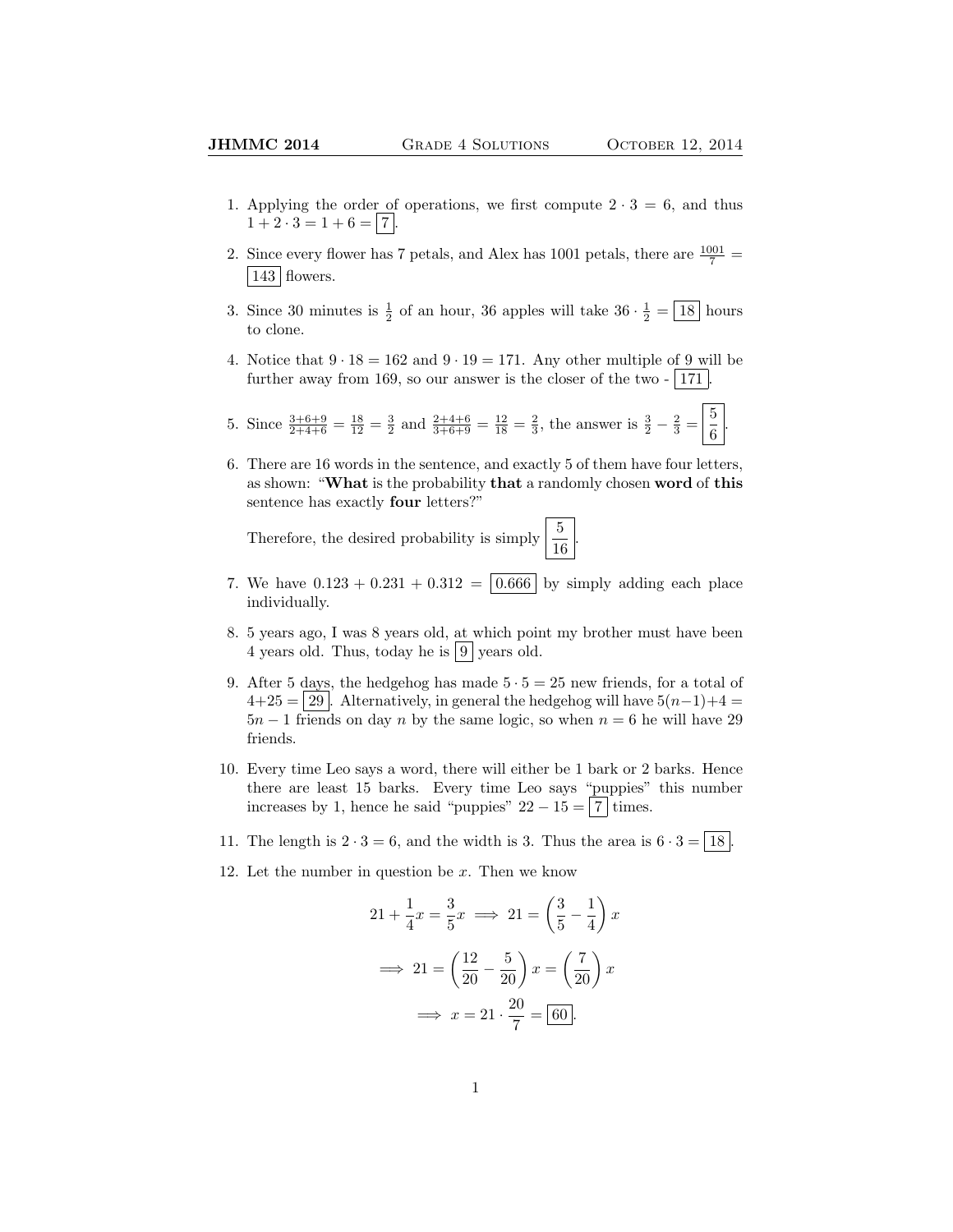- 13. Suppose there are  $g$  girls in the room. Then there are  $2g$  teachers and  $g + 6$  boys in the room, for a total of  $4g + 6 = 38$  people. Thus  $g = 8$ , and there are  $8 + (8 + 6) = 22$  children.
- 14. Since five students take both languages, 27-5=22 students take French only and 32-5=27 students take Spanish only. Hence a total of  $22 + 27 = |49|$ students take exactly 1 language course.
- 15. We have  $2\blacksquare 2 = 2 \cdot 2 \frac{2}{2} = 4 1 = 3$ , and  $3\blacksquare 3 = 3 \cdot 3 \frac{3}{3} = 9 1 = \boxed{8}$ .
- 16. Since the angles of a triangle add up to 180◦ , the measure of the last angle is  $180^{\circ} - 33^{\circ} - 67^{\circ} = | 80^{\circ} |$ .
- 17. The 7 smallest prime numbers are 2, 3, 5, 7, 11, 13, and 17, the sum of which is  $|58|$ .
- 18. We have  $0^2 = 0, 1^2 = 1, 2^2 = 4, 3^2 = 9, 4^2 = 16, 5^2 = 5, 6^2 = 36, 7^2 = 16$  $49,8^2 = 64$ , and  $9^2 = 81$ . Any other perfect squares will have the same last digit as one of these, so the possible last digits are 0, 1, 4, 5, 6, and 9. There are  $6 \mid 6 \mid$  of these.
- 19. Since 2 darps is equal to 4 derps, 6 darps is equal to 12 derps. Similarly, since 3 derps is equal to 5 dirps, 12 derps is equal to 20 dirps. Hence, 6 darps is equivalent to  $|20|$  dirps.
- 20. Suppose the side length of the cube is s. Then the area of each face of the cube, being a square, has area  $s^2$ . Since there are 6 such faces, the surface area of the cube is  $6s^2$ . As such we have  $6s^2 = 294 \implies s^2 = 49 \implies$  $s = \pm 7$ . Clearly  $s = -7$  does not make sense as a side length, leaving the solution  $s = |7|$
- 21. Let the integers be  $x-2$ ,  $x-1$ ,  $x$ ,  $x+1$ ,  $x+2$ . Then  $5x = 210 \implies x = 42$ , so the largest number is  $x + 2 = 42 + 2 = 44$ .
- 22. Since the length of Alex's rectangle and the width of Alex's rectangle are both 3 times the length and width of Kelvin's rectangle, the area of Alex's rectangle is  $3 \cdot 3 = 9$  times the area of Kelvin's rectangle. Hence the area of Alex's rectangle is  $9 \cdot 12 = | 108 |$ .
- 23. If Alex writes x more problems, then he will have written a total of  $61 + x$ of the  $187 + x$  problems. Hence

$$
\frac{61+x}{187+x} = \frac{1}{2}
$$

$$
\implies 122 + 2x = 187 + x
$$

$$
\implies x = \boxed{65}
$$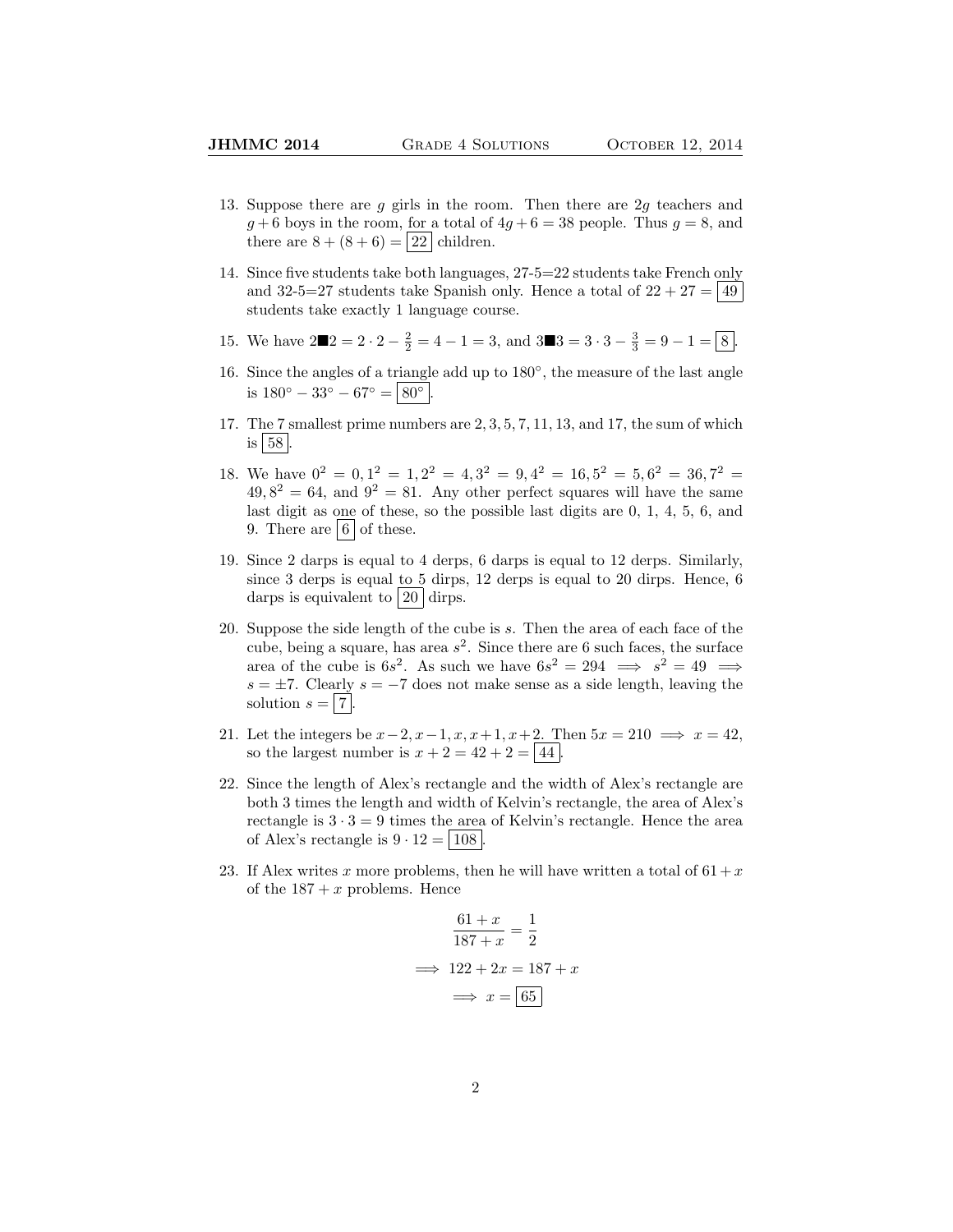- 24. To swim 6 miles at 6 miles per hour takes one hour, and to swim 4 miles at 12 miles per hour takes  $\frac{1}{3}$  of an hour. Thus the seal swam 10 miles in  $\frac{4}{3}$  hours, so its average speed was  $\boxed{7.5}$  miles per hour.
- 25. Suppose there are a big peaches and b little peaches. Hence there are  $a+b$ peaches in the pile. Considering their weights,  $8a+4b = 252 \implies 2a+b =$ 63. Thus  $a + b = 63 - a$ , so minimizing  $a + b$  is the same as maximizing a. The largest possible value of a is 31, so there are  $63 - 31 = |32|$  peaches in the pile.
- 26. The parrot learns  $5 + 10 + 20 + 40 + 80 + 160 + 320 = |635|$  words. Alternatively, the parrot learns  $5 \cdot 2^{n-1}$  words in hour n, hence it learned  $5(2^{0} + 2^{1} + ... + 2^{6}) = 5(2^{7} - 1) = | 635 |$  words.
- 27. Let George have G tattoos. Then Zeke has  $G-5$  tattoos and Jani has  $G + 7$ , so  $G + (G - 5) + (G + 7) = 3G + 2 = 38 \implies G = |12|$
- 28. The radius of the garden and the path together is  $6 + 3 = 9$ , hence the area is  $9^2 \pi = 81 \pi$ . The area of the garden is  $6^2 \pi = 36 \pi$ , so the area of the path is  $81\pi - 36\pi = |45\pi|$ .
- 29. Since one pineapple is equivalent to three apples and one peach is equivalent to four cherries, the last condition tells us that seven cherries and three apples is equivalent to four apples and four cherries. Hence three cherries weigh the same as one apple, meaning that  $|9|$  cherries weigh the same as three apples, which weigh the same as one pineapple.
- 30. To mix the color purple, Rita would have to roll red once and blue once. She can either roll red first and blue next, which has a probability of 3  $\frac{3}{6} \cdot \frac{1}{6}$  $\frac{1}{6} = \frac{1}{12}$  $\frac{1}{12}$ , or roll blue first and red next, which also has a probability of 1  $\frac{1}{6} \cdot \frac{3}{6}$  $\frac{3}{6} = \frac{1}{12}$  $\frac{1}{12}$ . The final probability is thus  $\frac{1}{12} + \frac{1}{12}$  $\frac{1}{12} = \left| \frac{1}{6} \right|$  $\frac{1}{6}$
- 31. Let  $a$  and  $b$  be the integers, and without loss of generality assume that  $a \geq b$  (if  $a < b$ , we can simply switch the two). Since  $8 = a + b \leq 2a$ , we know that a is at least 4. Furthermore, since  $a^2 \le a^2 + b^2 = 34$ , we know that a is less than 6. Therefore we only need to check  $a = 4$  and  $a = 5$ , the latter of which leads to the solution  $a = 5, b = 3$ . Therefore,  $ab = 5 \cdot 3 = | 15 |.$
- 32. The total score of the class beforehand is  $12 \cdot 65 = 780$ , and the total score afterwards is  $13.66 = 858$ . Hence the new student scored a  $858-780 = 78$ on the test.
- 33. Suppose there are x problems written thus far. Then

$$
\frac{63+63}{63+x} = \frac{1}{2}
$$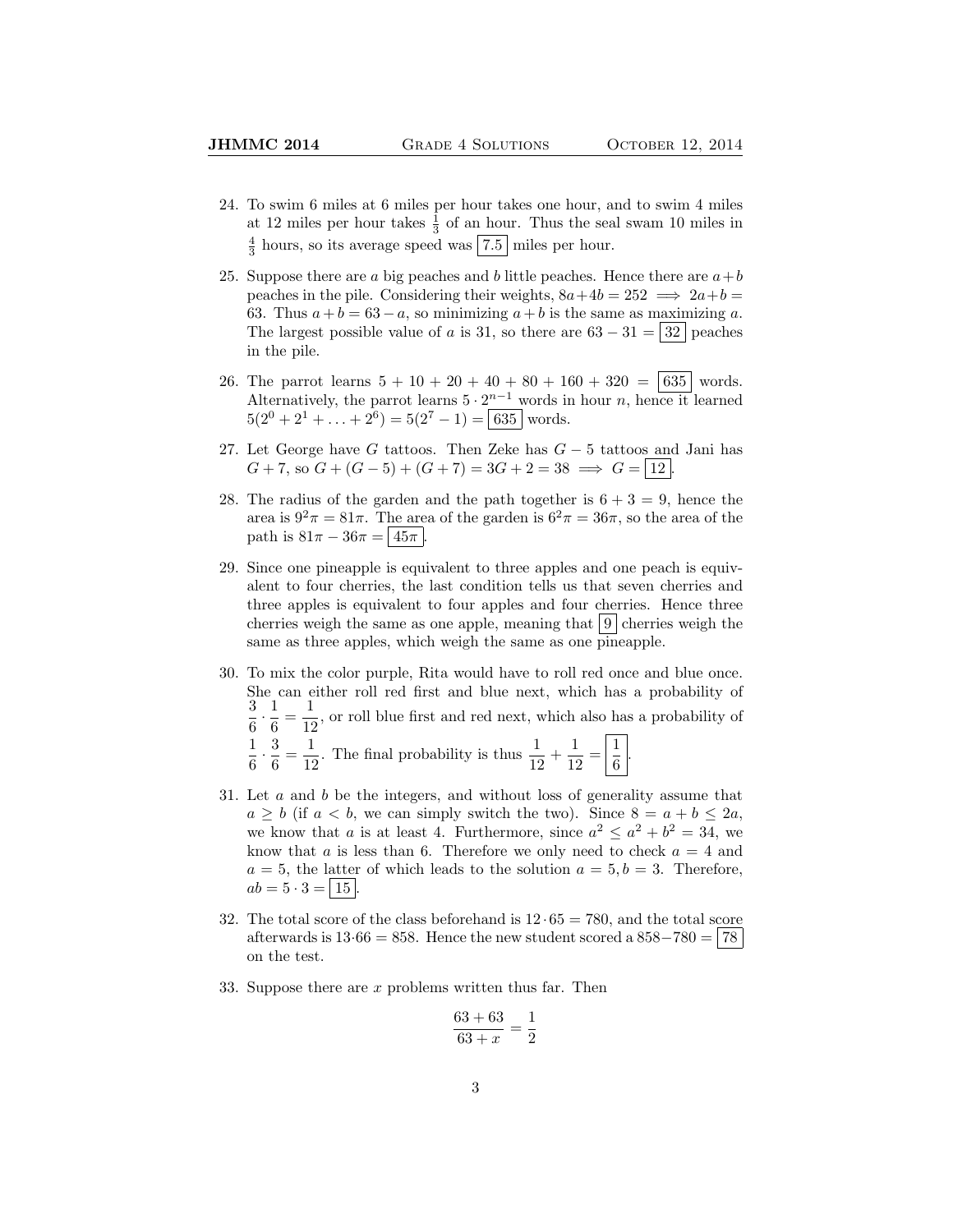$$
\implies \frac{2 \cdot 63}{63 + y} = \frac{1}{2}
$$
  

$$
\implies 4 \cdot 63 = 63 + y \implies y = 3 \cdot 63
$$
  
and therefore Alex has written  $\frac{63}{3 \cdot 63} = \boxed{\frac{1}{3}}$  of the current submissions.

- 34. To walk 42 feet away from his house at the rate of 3 feet per second, Young Guy needs 14 seconds. To run back at the rate of 7 feet per second, Young Guy needs only 6 seconds. Hence he covered 84 feet in 20 seconds, for a total average speed of  $|4.2|$  feet per second.
- 35. 19 people in 2 days have the same production as 2 people in 19 days, so they will still pick 2014 pears.
- 36. Suppose there are a alpacas and c chickens. Then  $a+2c = 94$  and  $2c+4a =$ 238, so  $3a = 238 - 94 = 144$ . Hence  $a = 48 \implies b = 23$ , and thus there are  $|71|$  animals on the farm.
- 37. To be a perfect square and a perfect cube, the number must be a perfect sixth power. The only sixth powers less than 2014 are  $1^6 = 1, 2^6 = 64,$ and  $3^6 = 729$ , the sum of which is  $794$ .
- 38. Since the triangle is isosceles, some two of its side lengths are equal. Hence either  $x - 4 = 2x - 9 \implies x = 5, 2x - 9 = 3x - 15 \implies x = 6$ , or  $x - 4 = 3x - 15 \implies x = \frac{11}{2}$ . However, if  $x = 5$ , the side lengths of the triangle are 1, 1, and 0 - clearly not a triangle. Hence the only two valid values of x are 6 and  $\frac{11}{2}$ , the sum of which is  $\frac{23}{2}$ .
- 39. 5 sea otters can eat only half the amount that 10 sea otters can, but since they have  $\frac{3}{2}$  the time the 10 sea otters had, they can eat  $\frac{1}{2} \cdot \frac{3}{2} = \frac{3}{4}$  the amount. Hence they eat  $36 \cdot \frac{3}{4} = 27$  sea urchins.
- 40. Let the side length of the first cube be  $a$  and the side length of the second be b. Then  $6a^2 = b^3$  and  $a^3 = 32(6b^2)$ , so multiplying these equations gives  $6a^5 = 32(6b^5) \implies a^5 = 32b^5 \implies a = 2b$ .
- 41. 7 people is not enough to guarantee this, as they could each be born on a different day of the week. However, adding one more person to that mix ensures that some two people will be born on the same day of the week, so  $8$  people is the least number necessary.
- 42. One table will seat 4 people, and every additional table will seat an additional two people. Hence we need another 19 tables after the first, for a total of  $|20|$  tables.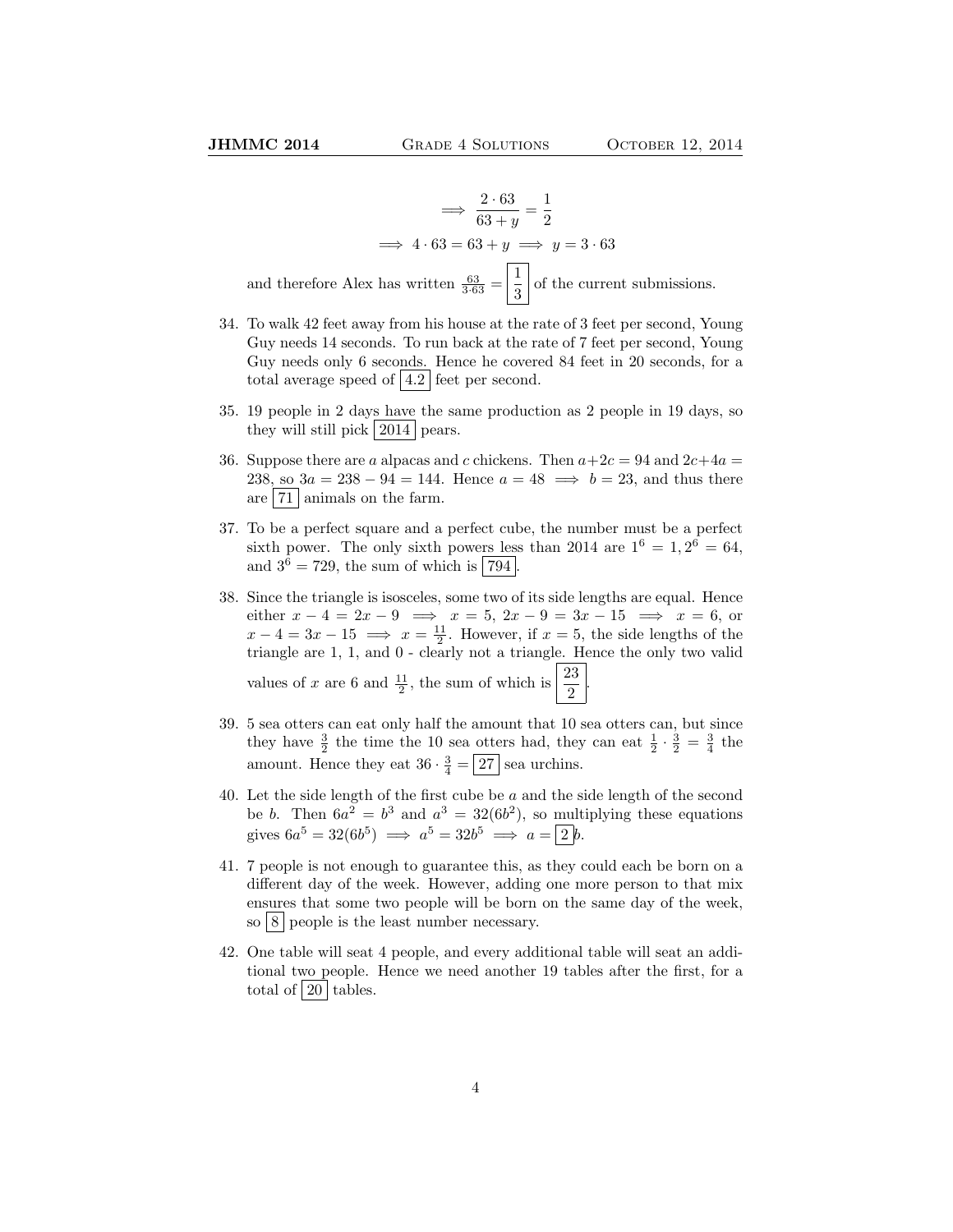- 43. Note that the surface area varies with the square of the side length, and the volume varies with the cube of the side length. In other words, multiplying the side length by x is the same as multiplying the surface area by  $x^2$  and the volume by  $x^3$ . In this case, we are adding 20% to the side length, equivalent to multiplying by 1.2. Therefore, the surface area of the cube is increased by a factor of 1.44, or 44%, and the volume of the cube is increased by a factor of 1.728, or 72.8%. Thus  $x = 44$  and  $y = 72.8$ , meaning  $5(y - x) = 5(72.8 - 44) = |144|$ .
- 44. The only way this is possible is if one die shows "1" and the other shows a prime number - 2, 3, or 5. Hence the probability is  $\frac{1}{6} \cdot \frac{1}{2} + \frac{1}{2} \cdot \frac{1}{6} = \frac{1}{6}$ 6 .
- 45. Since the triangle's altitudes are all equal, the triangle must be equilateral. Suppose the side length of this triangle is 2s. Then, by the Pythagorean theorem,  $s^2 + 6^2 = (2s)^2 \implies 36 = 3s^2 \implies 12 = s^2$ . The area of the triangle is thus  $\frac{s^2\sqrt{3}}{4}$  $\frac{\sqrt{3}}{4} = \frac{12\sqrt{3}}{4} = \boxed{3}$ √  $3$  .
- 46. The biking leg of his trip is completed in  $\frac{2}{10} = \frac{1}{5}$  of an hour, or 12 minutes, while the swimming leg of his trip is completed in  $\frac{3}{12} = \frac{1}{4}$  of an hour, or 15 minutes. Since the entire trip takes  $\frac{6}{6}$  = 1 hour, he should spend  $60 - 12 - 15 = 33$  minutes on his walk.
- 47. If  $x \leq 4$ , then the median of the numbers is 4 and hence  $\frac{24+x}{5} = 4 \implies$  $x = -4$ . If  $4 < x < 7$ , then the median of the numbers is x and hence  $\frac{24+x}{5} = x \implies x = 6$ . If  $x \ge 7$ , then the median of the numbers is 7 and hence  $\frac{24+x}{5} = 7 \implies x = 11$ . The sum of these three values is thus  $(-4) + 6 + 11 = | 13 |.$
- 48. It takes Lev 20 minutes to reach 100, at which point Alex wakes up and begins running. Every minute, Alex runs 2 more integers than Lev does, so it will take 50 minutes for Alex to catch up. Thus, the total time before Alex catches up to Lev is  $20 + 50 = 70$  minutes.
- 49. The only way that this is possible is if the children alternate in the form "GBGBGBG", where "G" denotes a girl and "B" denotes a boy. Since there are  $\binom{7}{3} = 35$  arrangement of 4 G's and 3 B's, only one of which is valid, the probability is  $\frac{1}{35}$ .
- 50. Let the number be  $\overline{abc}$ . If any of a, b, c are zero, then the product of the digits would be zero, implying that the sum of the digits is 0 - impossible. Hence a, b, c are all positive digits. WLOG assume that  $a \leq b \leq c$  - we'll account for the permutations later. Thus we have  $abc = a + b + c \leq$  $3c \implies ab \leq 3$ , meaning we need check only  $(a, b) = (1, 1), (a, b) = (1, 2),$ and  $(a, b) = (1, 3)$ . The former case gives us  $c = 2 + c$ , contradiction,